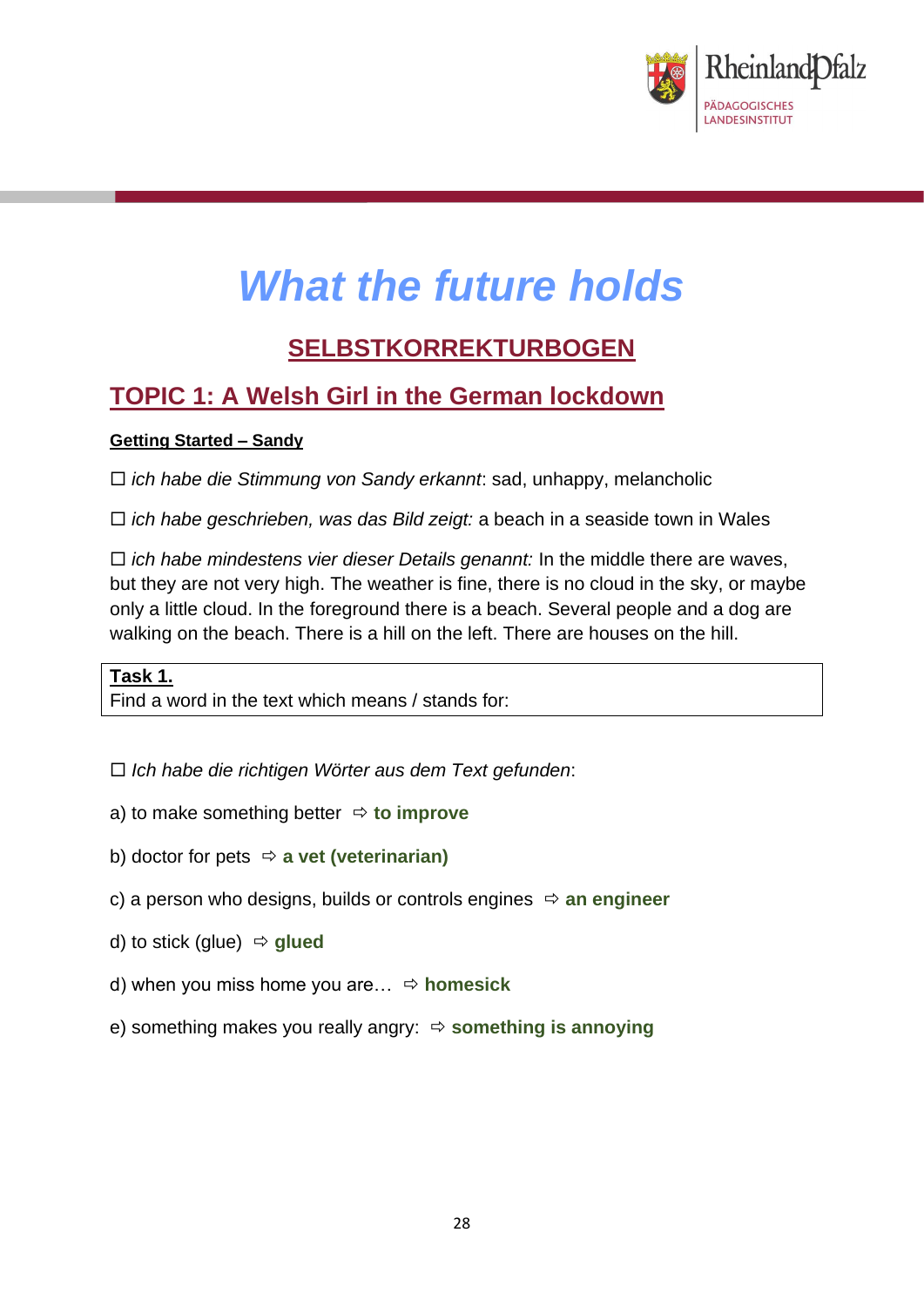

# **Task 2.**

Collect information about Sandy. *Sammle Informationen über Sandy aus diesem kurzen Text.*

*Ich habe die richtigen Relativpronomen benutzt*:

She is a girl from Wales …………who/whose …………

- 1. **who** now lives in Germany.
- 2. **whose** father is a vet.
- 3. **whose** mother works in the car industry as an engineer.
- 4. **whose** grandpa has a lot of horses.
- 5. **who** loves to write poems.
- 6. **whose** siblings are all older than she is.
- 7. **who** often sends postcards to her grandpa.
- 8. **who** is a great dancer.

*Ich habe die vollständigen Relativsätze geschrieben*:

#### **Write the complete sentences with who or whose!**

- **1.** Sandy is a girl **who** now lives in Germany.
- **2.** Sandy is a girl **whose** father is a vet.
- **3.** Sandy is a girl **whose** mother works in the car industry as an engineer.
- **4.** Sandy is a girl **whose** grandpa has a lot of horses.
- **5.** Sandy is a girl **who** loves to write poems.
- **6.** Sandy is a girl **whose** siblings are all older than she is.
- **7.** Sandy is a girl **who** often sends postcards to her grandpa.
- **8.** Sandy is a girl **who** is a great dancer.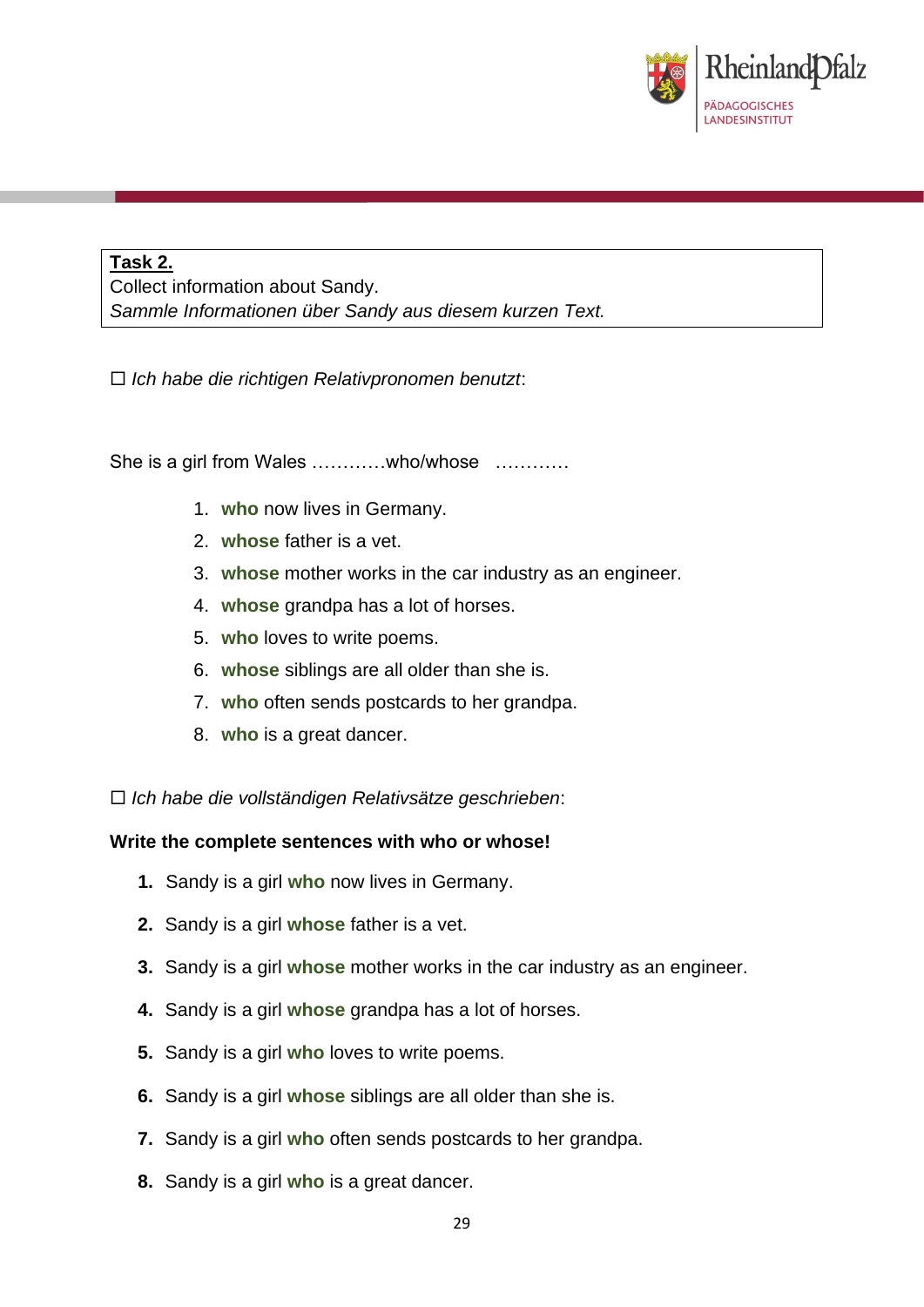

#### **Task 3.**

Write the complete sentences from the page before! *Schreibe ganze Sätze von der Aufgabe auf der vorherigen Seite.*

- *Ich habe 6 ganze Sätze von der Aufgabe auf der vorherigen Seite geschrieben*:
- **1. Wales is a small country which is only half the size of Switzerland.**
- **2. In Wales there are half a million people who still speak Welsh.**
- **3. There are 4 times more sheep which live in Wales than people.**
- **4. Wales is the country which has the most castles in the world.**
- **5. A real tourist attraction is Snowdon, which is the highest mountain in Wales.**
- **6. In Llanberis there is a railway which takes tourists to the top of Snowdon.**

#### **Task 4.**

Answer the questions. Mind the tenses! *Beantworte die Fragen. Denke an die Zeitformen der Verben!*

- *Ich habe alle 4 Fragen beantwortet und für die Antworten die Zeitform benutzt, die in der Frage stand:*
	- 1. Who is Mila?  $\Rightarrow$  Mila is a girl from Wales and Sandy's best friend.
	- 2. Why can't she visit Sandy?  $\Rightarrow$  Mila can't visit Sandy because of the pandemic.
	- 3. What did they do instead?  $\Rightarrow$  They did a bike tour on the Welsh National Cycle Route.
	- 4. Is Mila a rugby freak?  $\Rightarrow$  No, she isn't.

5. What did she like about her break at the farm?  $\Rightarrow$  Mila liked that the people there were very helpful and that they had a wonderful dog.

6. What did she do at the *Centre for Alternative Technology*?  $\Rightarrow$  She collected useful material for her school project on alternative energy.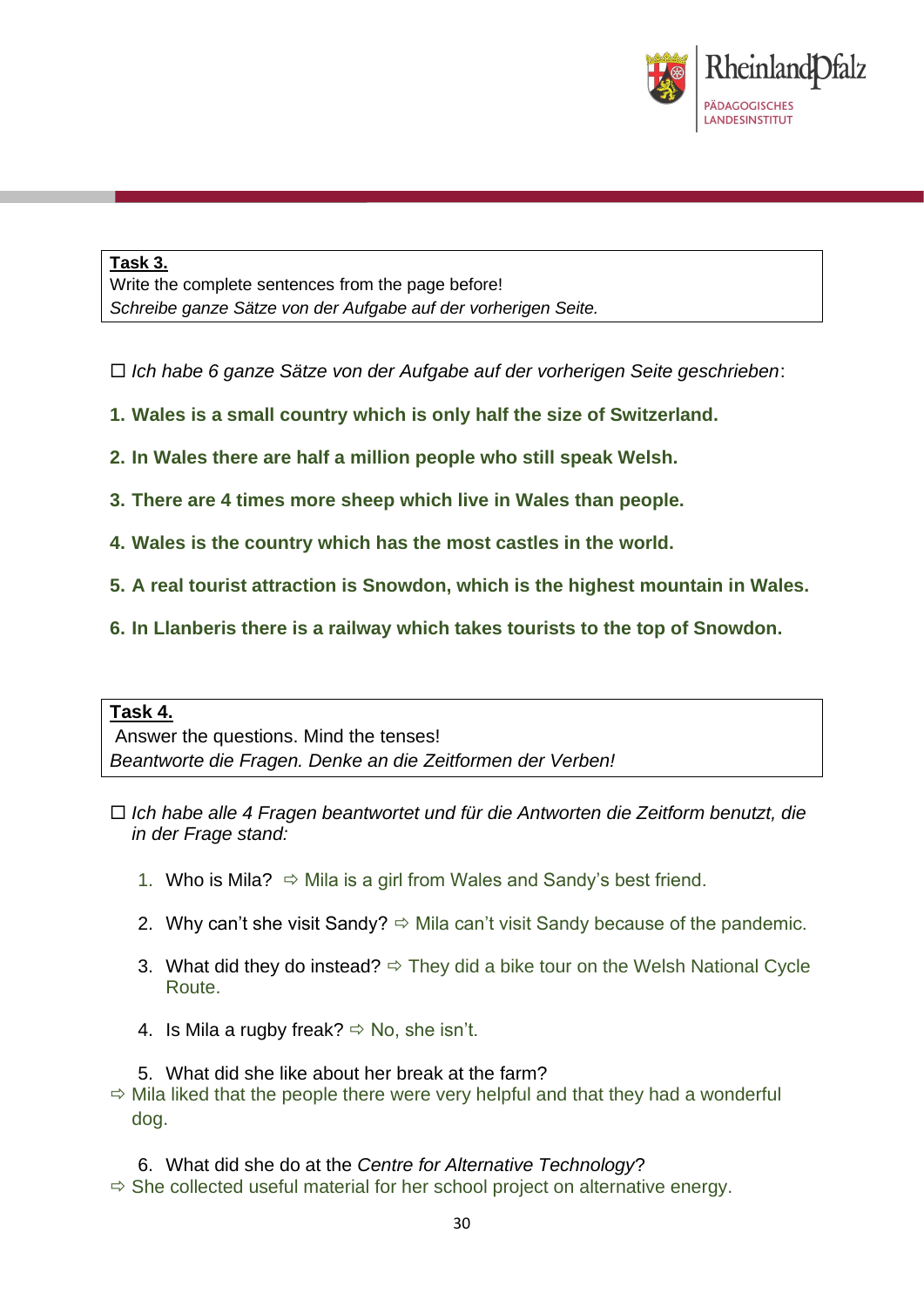

# **TOPIC 2: Special care for animals – SELBSTKORREKTURBOGEN**

### **Task 1.**

What are these animals' names? Put the letters in the right order. *Ordne die englischen Wörter für Tiere.*

- *Ich habe alle 10 Wörter herausgefunden:*
- 1. jgheehdgo: hedgehog
- 2. bitabr: rabbit
- 3. nhe: hen
- 4. tac: cat
- 5. rileqsur: squirrel
- 6. usome: mouse
- 7. kudc: duck
- 8. hickc: chick
- 9. drib: bird
- 10. ogd: dog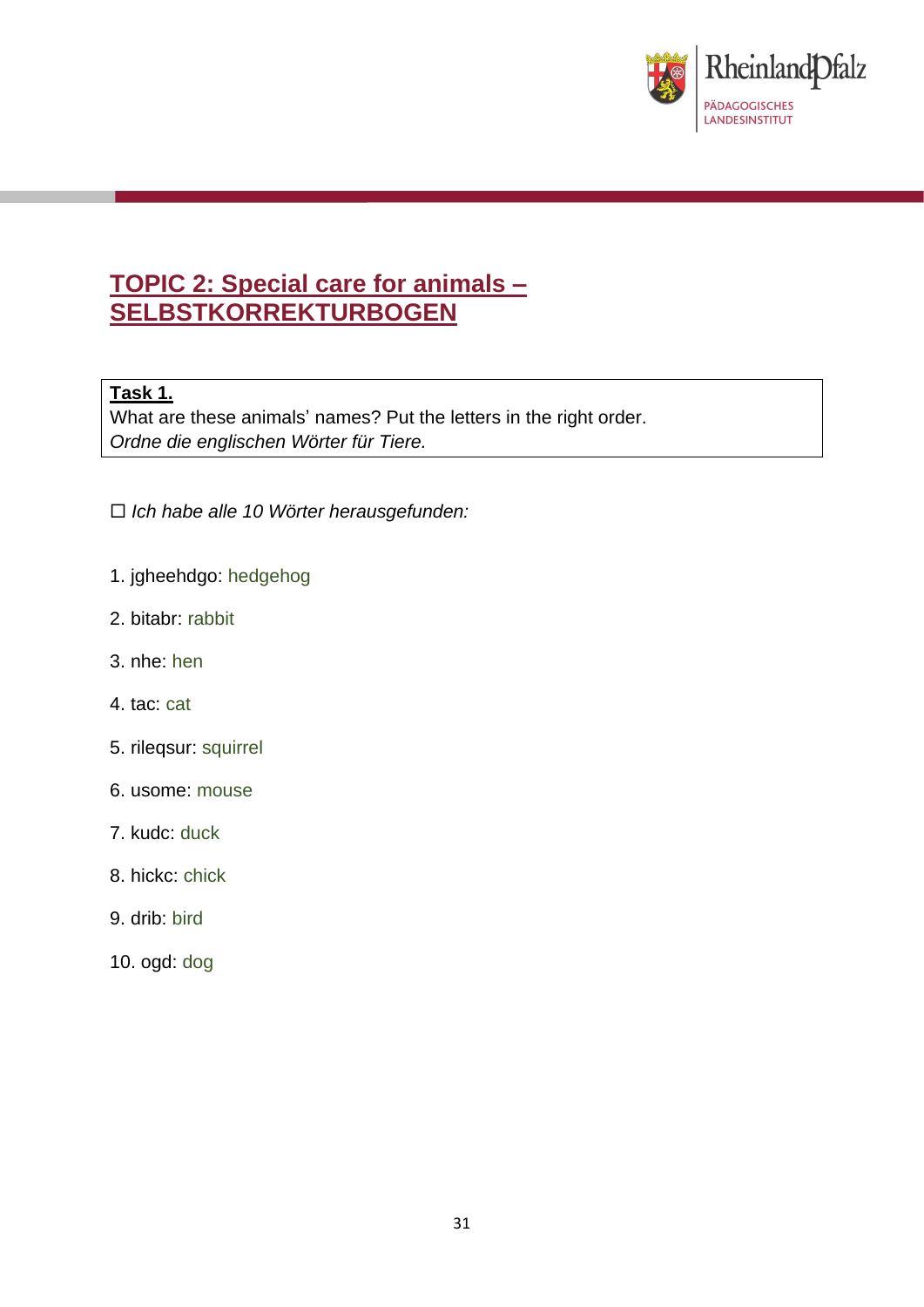

### **Task 2.**

Read the text and tick  $\boxtimes$  the right answers. Correct the wrong answers in a sentence. Then write the sentence.

*Lies den Text und markiere die korrekten Fragen. Verbessere die falschen Aussagen in einem Satz.*

- *Ich habe die richtigen Aussagen angekreuzt/abgehakt und die falschen Aussagen in einem Extra-Satz korrigiert:*
- $\Box$  1. Animals are resistant to different kinds of weathers.

### **Animals are not resistant to different kinds of weathers.**

- $\square$  2. Animals living outdoors do not need special care in winter.
- **Animals living outdoors need special care in winter.**
- $\boxtimes$  3. Fresh water is vital for animals' health and well-being.
- $\Box$  4. Frozen water is not a problem for animals.
- **Frozen water is a big problem for animals.**
- $\Box$  5. Playing and sneaking around are animals' favourite activities while overwintering.
- **Sleeping comfortably is animals' favourite activity while overwintering.**
- $\boxtimes$  6. Animals living outdoors need appropriate and safe shelters.
- $\boxtimes$  7. Small animals need extra warmth.
- $\boxtimes$  8. Extra food supply should be provided, especially at night and in winter.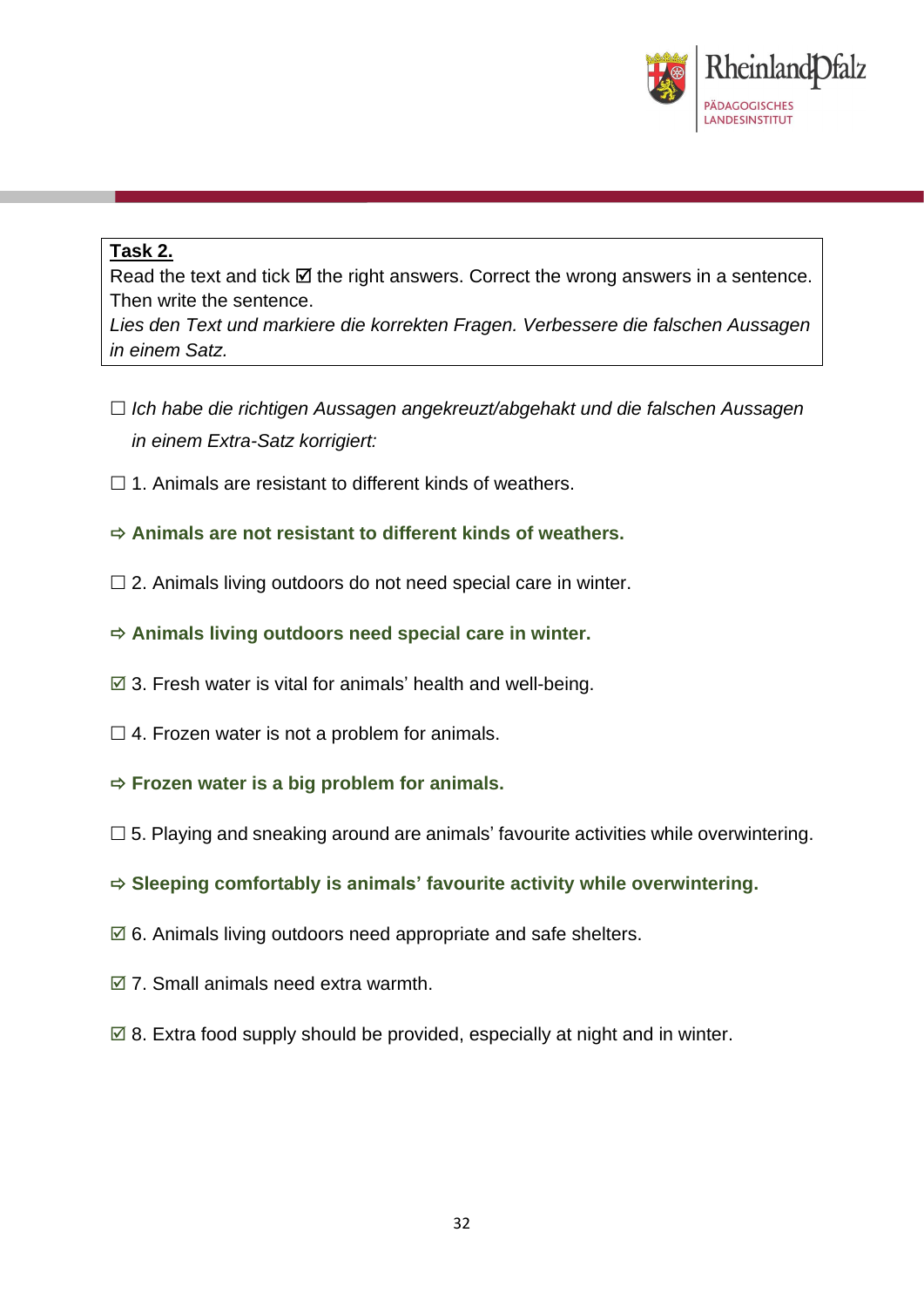

### **Task 3.**

Why do animals need special care during summer and/or winter time? Use your ideas to make suggestions about how you can take care of animals living in a garden during the year. Fill in the chart.

*Warum brauchen Tiere extra Pflege im Sommer und im Winter? Nutze Deine Ideen, was man für Tiere im Garten machen kann. Fülle die Tabelle aus.*

*Ich habe die Tabelle mit meinen Ideen ausgefüllt*

## **Lösungsvorschlag:**

| Which animal(s)? | Reasons for special care | Appropriate <sup>1</sup> form(s) of |  |
|------------------|--------------------------|-------------------------------------|--|
|                  | during summer and/or     | animal care?                        |  |
|                  | winter time?             |                                     |  |
|                  |                          |                                     |  |
|                  |                          |                                     |  |
| hedgehog         | dry                      | give them water                     |  |
| hens             | hot                      | build/buy a shelter                 |  |
| cats             | cold                     | heat lamp                           |  |
|                  | overwintering            |                                     |  |
| dogs             |                          | look for a dry place                |  |
| rabbits          |                          | provide a safe place                |  |

Dies ist eine Sammlung möglicher Ideen.

<sup>1</sup> *appropriate=* geeignet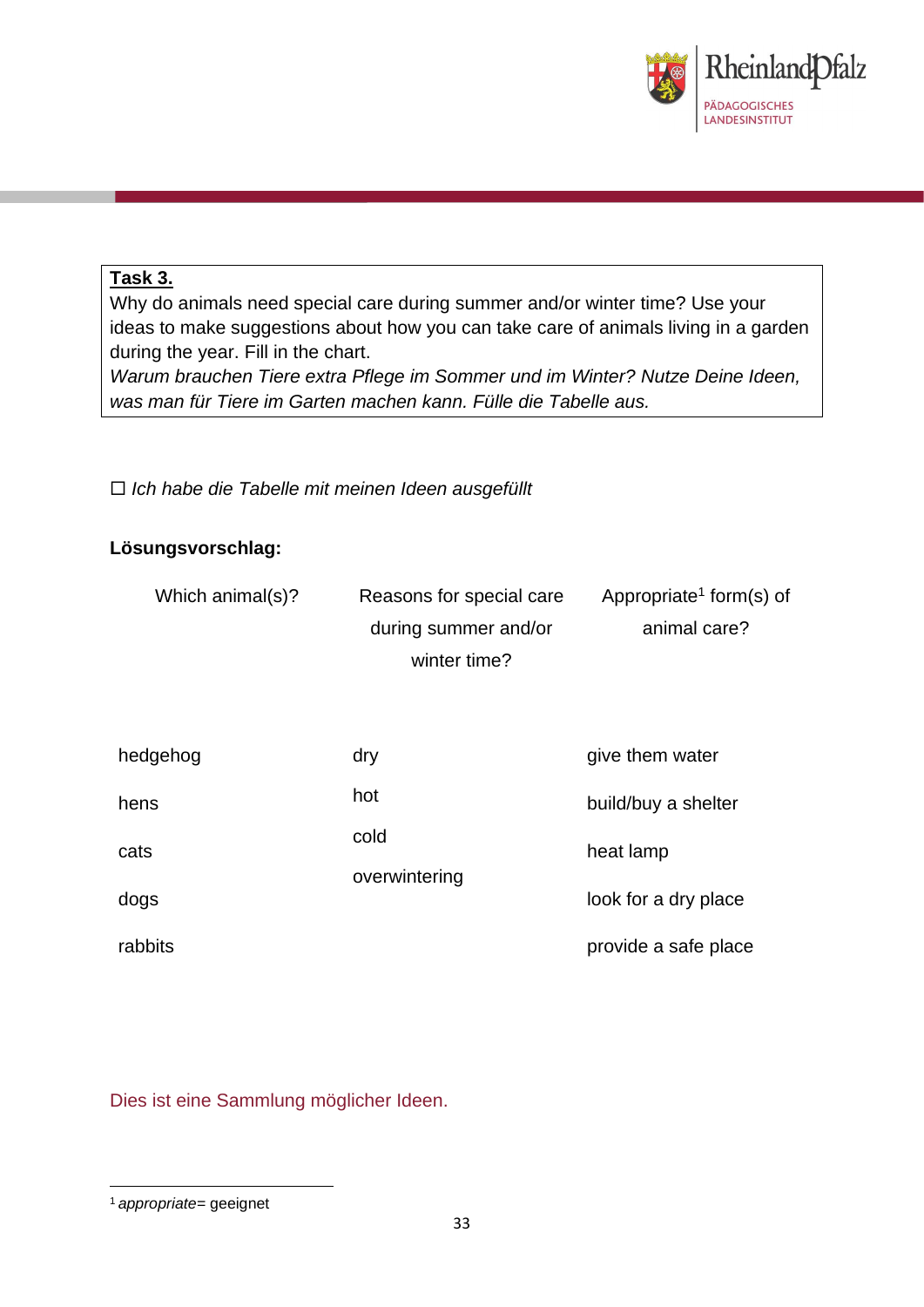

### **Task 4.**

As you are an expert on animal care by now, make your own meaningful sentences with the following words/expressions from the text.

*Jetzt bist Du Experte für Tierpflege. Bilde Deine eigenen sinnvollen Sätze mit den folgenden Wörtern / Ausdrücken aus dem Text.*

*Ich habe sinnvolle Sätze mit Wörtern und Ausdrücken aus dem Text gebildet:*

Lösungsvorschlag; die Sätze können anders lauten: My own sentences:

- $\rightarrow$  I always have to look at the water supply of the animals.
- $\rightarrow$  It is good to have/build a shelter for the animals.
- $\rightarrow$  When animals overwinter, it is important to let them sleep.
- $\rightarrow$  It is important to provide enough food.
- $\rightarrow$  The animals can overwinter best when they have a comfortable shelter.

#### **Task 5.**

You want to share with your friends everything you have learned about animal care. Make conditional clauses type 1 with information from the text. *Du willst mit Deinen Freunden die Informationen über die Tierpflege teilen. Bilde Konditionalsätze (Typ 1) mit Informationen aus dem Text.*

*Ich habe 5 Konditionalsätze (Typ I) mit Informationen aus dem Text gebildet:*

- 2. very cold in the night water to freeze
- $\rightarrow$  If it is very cold in the night, (the) water will freeze.
- 3. to give animals fresh water regularly to remain fit
- $\rightarrow$  If you give animals fresh water regularly, they will remain fit.
- 5. to have a waterproof shelter to sit and lie down comfortably
- $\rightarrow$  If you have a waterproof shelter, they will sit and lie down comfortably.
- 7. to use blankets, newspapers and straw to keep the shelter inside warm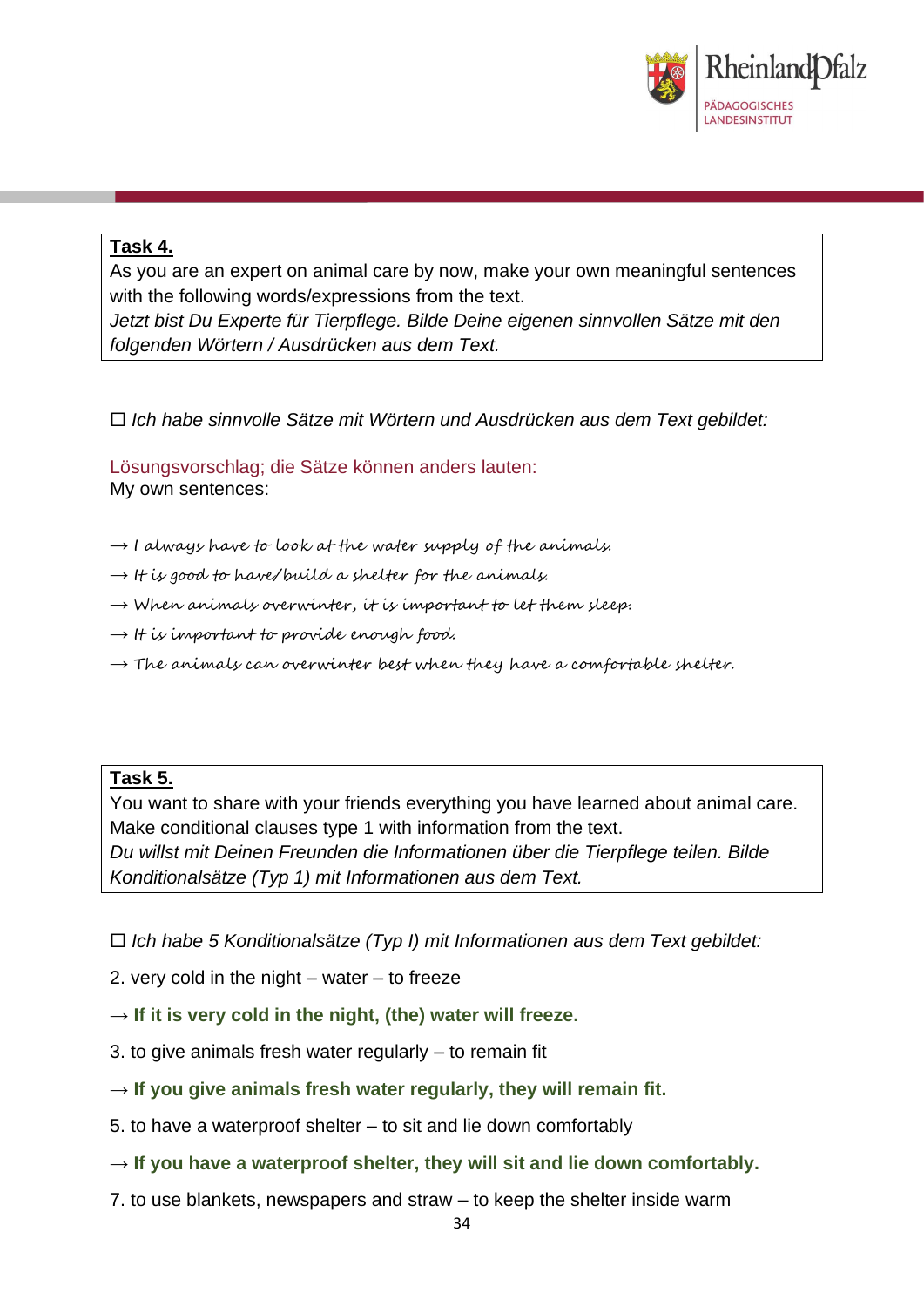

→ **If you use blankets, newspapers and straw, you will keep the shelter inside warm.**

8. to adapt the shelter and the garden – to prevent animals from freezing and overheating

 $\rightarrow$  If you adapt the shelter and the garden, you will prevent animals from **freezing and overheating.**

**Task 6.** What personal advice about animal care would you give your friends? Make three more conditional sentences type 1. *Gib Freunden Ratschläge über Tierpflege. Bilde 3 If-Sätze Typ 1.*

*Ich habe 3 eigene If-Sätze Typ 1 gebildet und das Modalverb should benutzt:*

### **Lösungsvorschlag**:

- $1. \rightarrow$  If you have small animals, you should use a heat lamp in the shelter.
- $2. \rightarrow$  + If the animals have difficulties to find food, you should give them extra

food.

- $3. \rightarrow$  If it is very hot, you will check the water supply every day.
- $4. \rightarrow$  If the shelter isn't waterproof, you should cover the roof.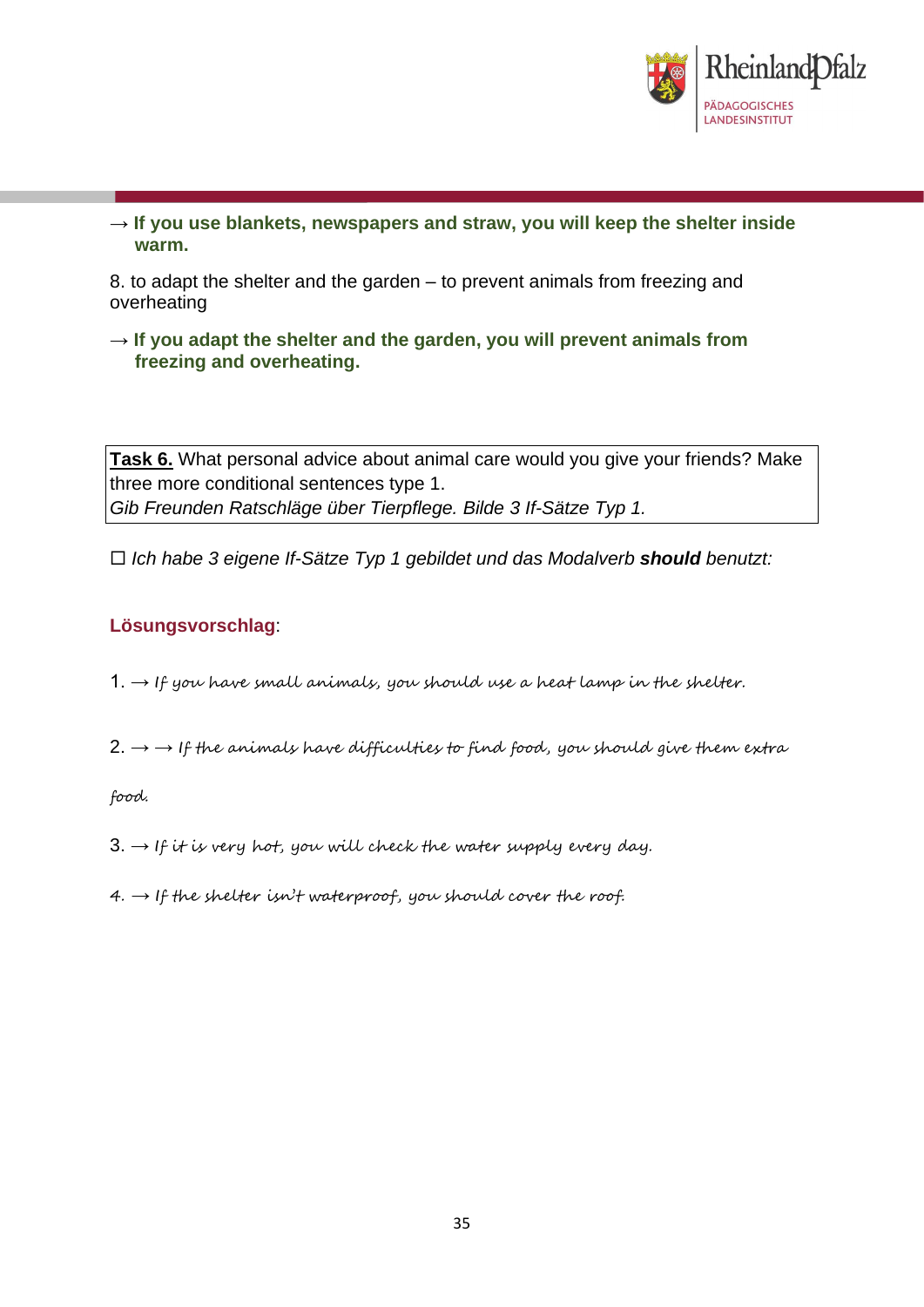

# **TOPIC 3: Great Inventions – Lösungen**

#### **8 th formers (up to the end of the document)**

Sandy is a real MINT girl and she is very interested in science and technology. That's why she asks her mum to explain to her some major inventions of the past, present and future.

Read the texts **The Wheel**, **The Paper**, **Headphones and Headsets**, **Robotic guide dog** collecting all words related to **MINT** subjects. (MINT= **M**aths, **I**nformatics, **N**atural Sciences and **T**echnology). You can put them in the following table:

*Ich habe Nomen, Verben und Sätze aus den Texten in die Tabelle geschrieben:*

#### **Lösungsvorschlag:**

| nouns            | verbs      | sentence                                                  |
|------------------|------------|-----------------------------------------------------------|
| invention        | to install | Humans in Mesopotamia invented the wheel around 3500 B.C. |
| technology       | to support | Technology supports people.                               |
| spoked<br>wheel  | to develop | Robert William Thompson developed the pneumatic tyre.     |
| paper-<br>making | to spread  | Paper-making spread all over the world.                   |
| headset          | contain    | Many smartphones contain a headset.                       |

**Task 1.** Underline all simple past forms in the text about the wheel. It is the second form of irregular verbs (to take – took) or an -ed added (to play – played). If you need to check the grammar rules for the simple past, ask your teacher for the extra material.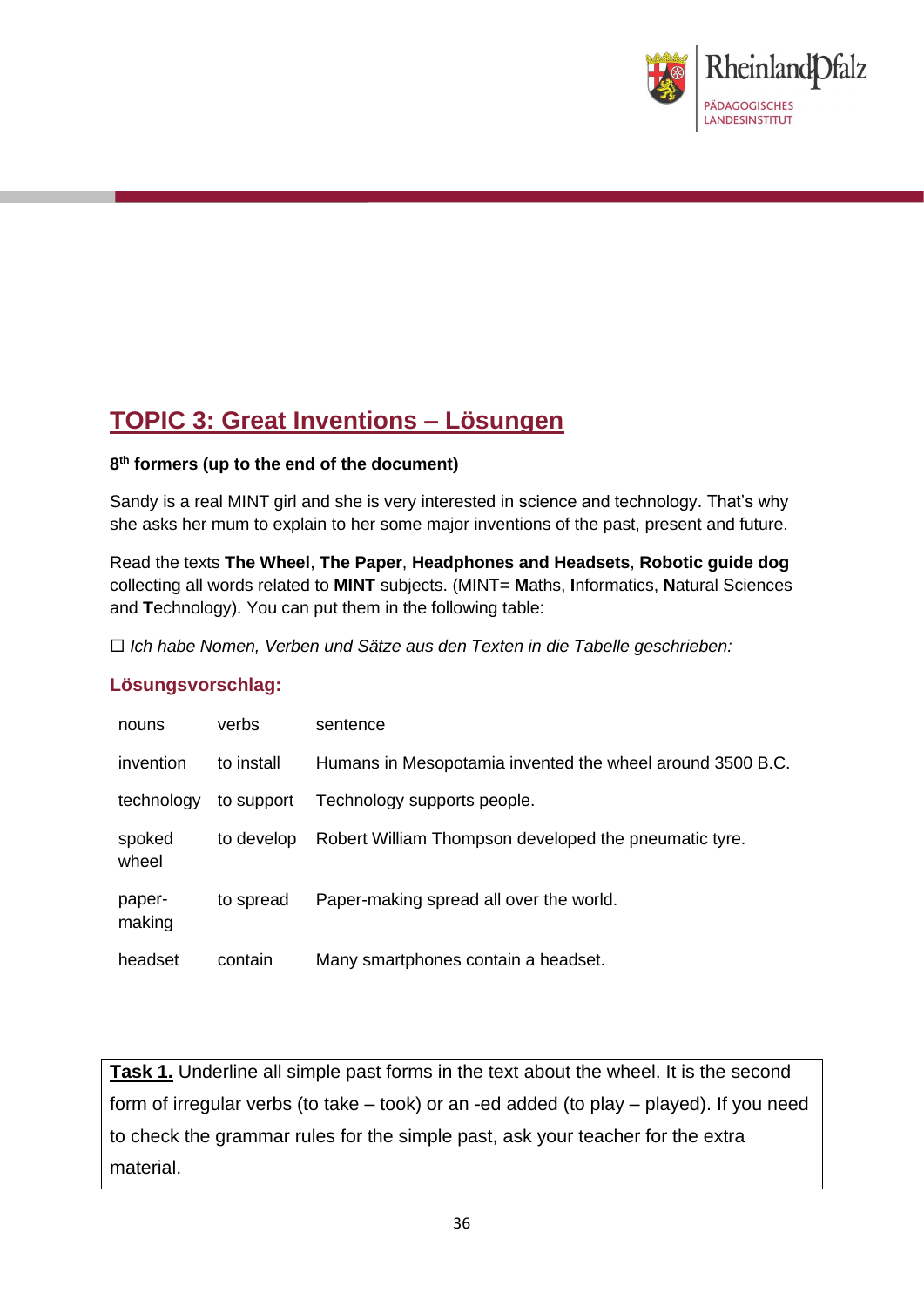

*Unterstreiche die Simple Past-Formen im Text. Es ist die 2. Form des unregelmäßigen Verbs* (to take – took) *oder rein angehängtes -ed bei regelmäßigen Verben* (to play – played). *Wenn Du noch mehr Grammatikmaterial benötigst, frage bitte Deine Kursleitung nach Zusatzmaterial.*

*Ich habe die* **Simple Past***-Formen im Text unterstrichen:*

## 1. The Wheel

People **built** the first wheel before anyone **kept** records, but historians believe that humans in Mesopotamia **invented** it around 3500 B.C. At first people **used** it to create pottery. But it **took** 300 years more before someone **put** the first wheel on a chariot.

Egyptians **employed** the first spoked wheel about 2000 B.C. It **allowed** much faster speed. Then the wheel **remained** largely unimproved until the 19<sup>th</sup> century when Robert William Thompson **developed** the pneumatic tyre, a rubber wheel filled with air, quite similar to the tyres we use today.

**Task 2.** Complete this text about paper using simple past forms. *Ergänze und benutze Simple Past-Formen.*

*Ich habe die Simple Past-Formen ergänzt:*

### 2. Paper

People all over the world **wrote** (write) words and texts long before the invention of paper. Materials such as bark, silk or leather **functioned** (function) in a similar way to paper, but they **were** (be) either much more expensive or heavier.

Humans also **carved** (carve) important notes into stone or bone or pressed stamps into wet clay and then **dried** (dry) it to preserve their words.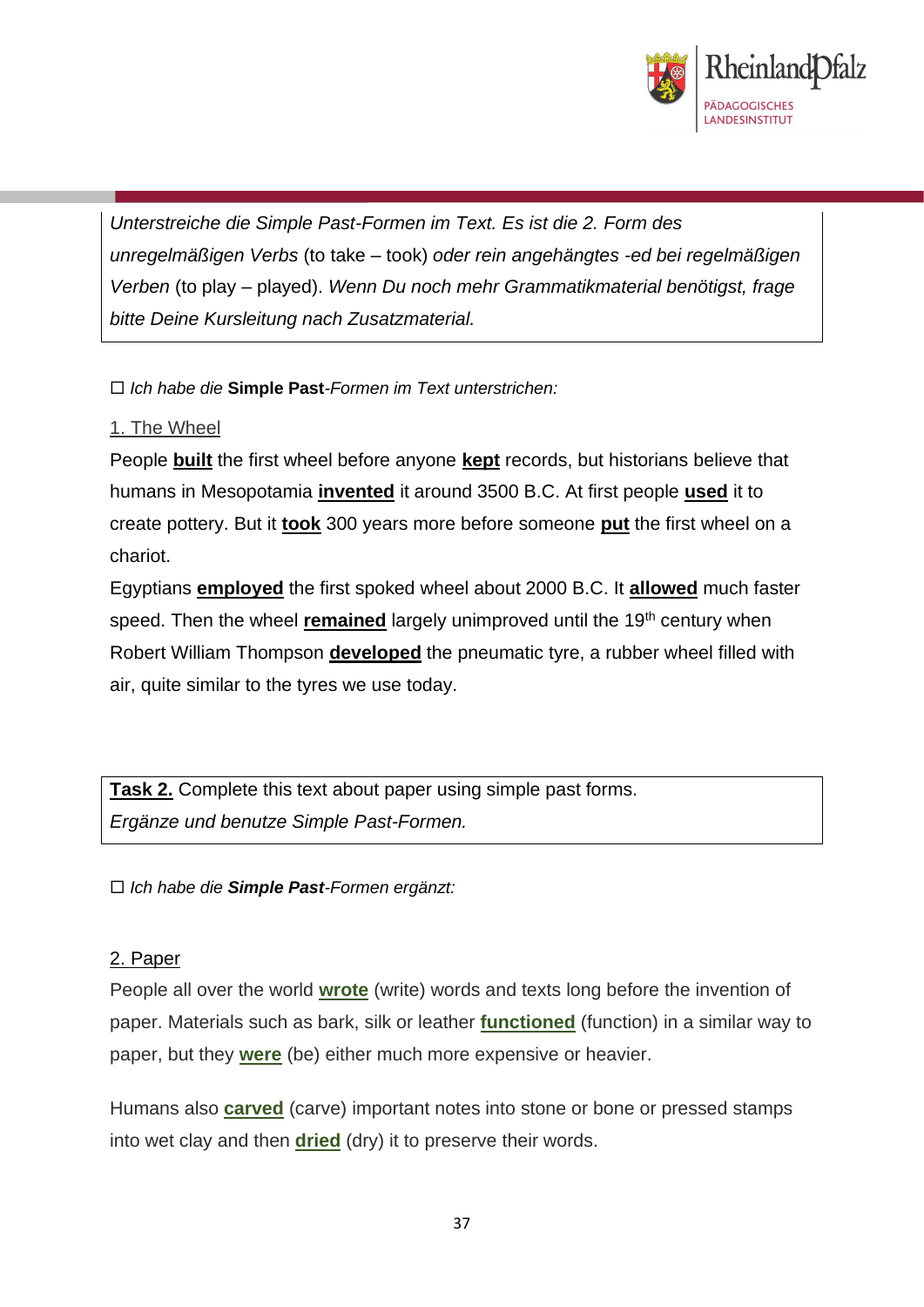

But writing **required** (require) a material that **was** (be) cheap and lightweight. Paper **fitted** (fit) these needs perfectly. The Chinese **invented** (invent) it about 100 B.C. and the idea and technology of paper-making **spread** (spread) all over the world.

**Task 3.** Now only concentrate on irregular verb forms and irregular spelling. *Jetzt konzentriere Dich nur auf unregelmäßige Verben.*

*Ich habe die unregelmäßigen Verben auf einem Blatt in eine Tabelle geschrieben*:

| infinitive | simple past |
|------------|-------------|
| be         | was / were  |
| build      | built       |
| put        | put         |
| spread     | spread      |
| take       | took        |
| dry        | dried       |
| function   | functioned  |
| require    | required    |

Copy the table on a sheet of paper and complete it with verbs from the text.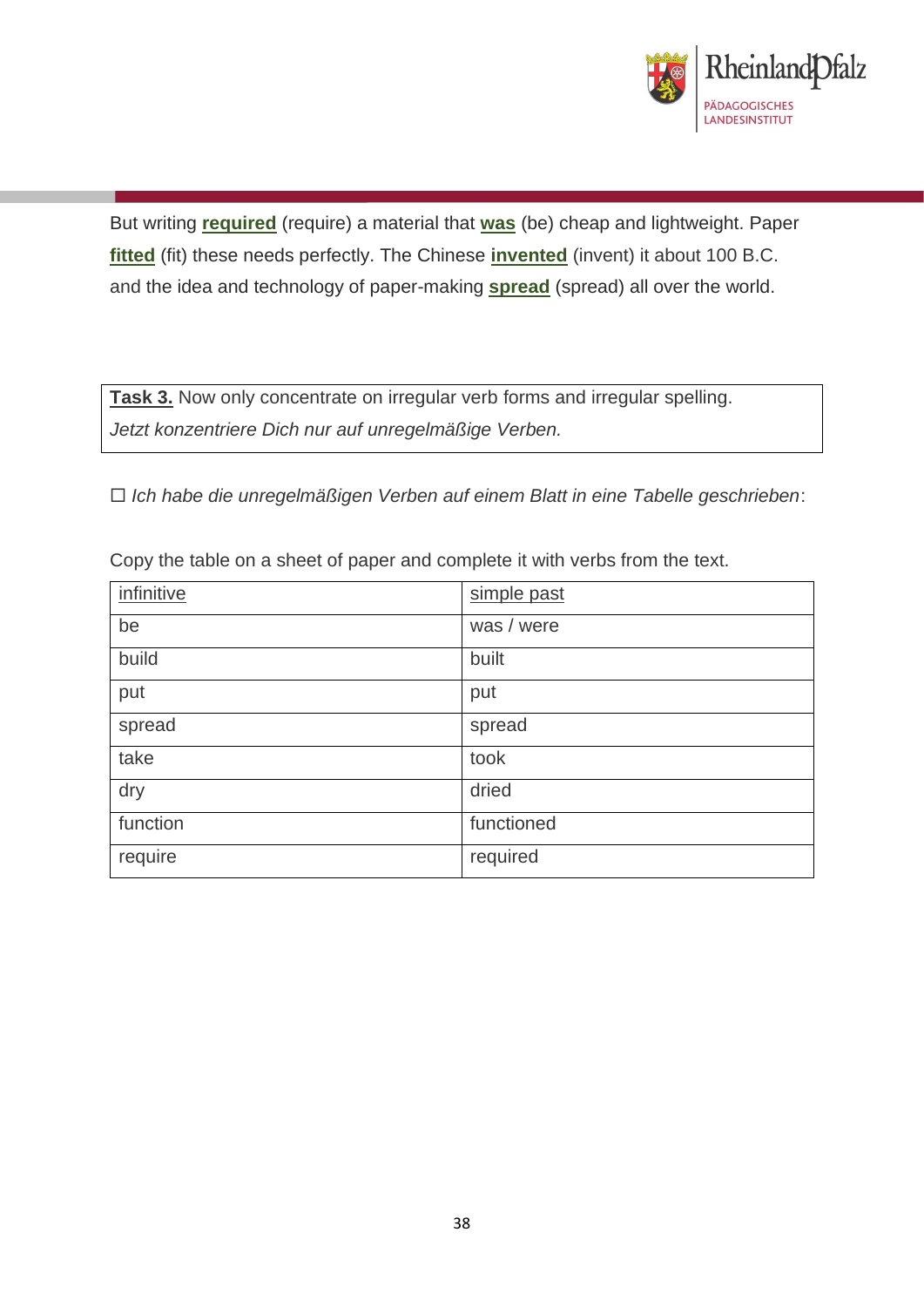

# **Topic 3.2 Gadgets we use today**

### **Task 1.**

Read the text on headphones and headsets. Underline the forms of the simple present. *If you need to check the grammar rules for the simple past, ask your teacher for the extra material.* 

*Ich habe alle Formen des simple present im Text unterstrichen:*

#### Headphones and Headsets:

**Do** you **know** that Bluetooth headsets **are** the most popular wearable device worldwide? Most people **use** headsets or headphones to work from home, play computer games, listen to music or to use their mobile phones in hands-free mode. Headphones **are** available at a wide range concerning features and price. The headphones which **come** with microphones **are** mainly for conversations or online meetings. Others **have** features like noise cancellation but they **do** not **contain** a headset. You **need** them mainly to listen to music.

### **Task 2.**

Write a text of at least **100 words** about smartphones. Use the simple present and include **one question** and **one negative form**. You can use the keywords in the box

| Mobile phones            | portable devices | access to the internet |        | voice calls |
|--------------------------|------------------|------------------------|--------|-------------|
| multimedia functionality |                  | text messages          | camera | $\cdots$    |

 $\Box$  Ich habe einen Text mit mindestens 100 Wörtern geschrieben, der Ideen aus der Box (↑) oder eigene Ideen enthält und mindestens eine Frage und eine verneinte Form.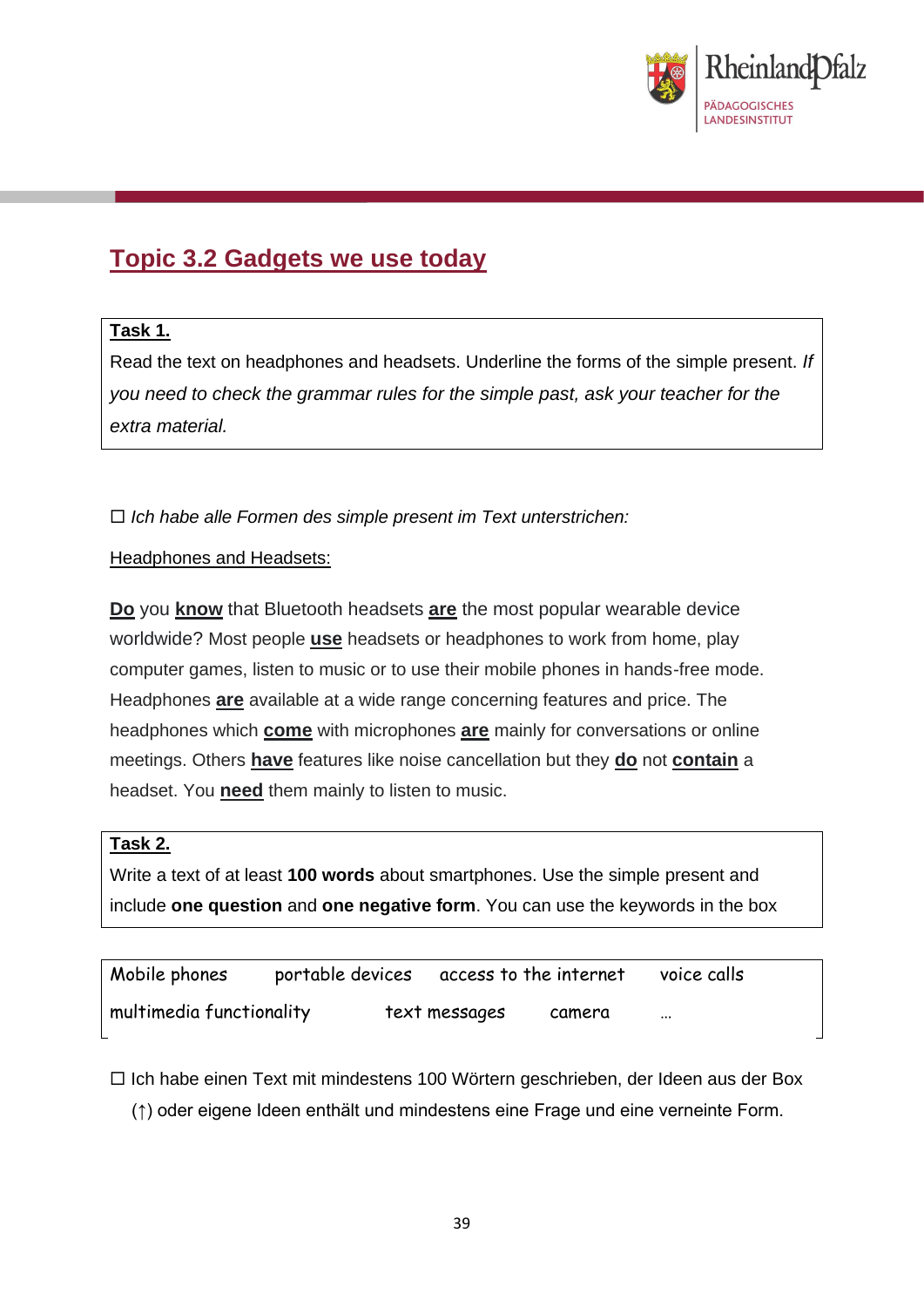

# **TOPIC 3.3: Possible future inventions**

# **Task 1.**

Read the text and underline all forms of the will-future.

It is will + verb.

If you need to check the grammar rules for the simple past, ask your teacher for the extra material.

*Lies den Text und unterstreiche alle Formen mit will-future.*

*Es wird will+Verb gebildet.*

*Wenn Du noch mehr Grammatikregeln für Simple Past brauchst, frage Deine* 

*Lehrer\*in nach Zusatzmaterial.*

*Ich habe alle will-future-Formen im Text unterstrichen:*

# 1. Robotic guide dog

Scientists of different universities in the US have designed a robotic guide dog that **will support** blind people who cannot take care of a real animal.

The robot **will guide** the blind person and will move in the direction of the force applied by the leash. When the leash is slack, the user **will not feel** any force in the leash and therefore **will not move**.

A taut leash **will help** blind people to take turns via a laser-ranging system installed in the robot. Through further sensors the guide dog **will also track** the movements of its user.

It **will also have** a safety procedure for dangerous situations like crossings.